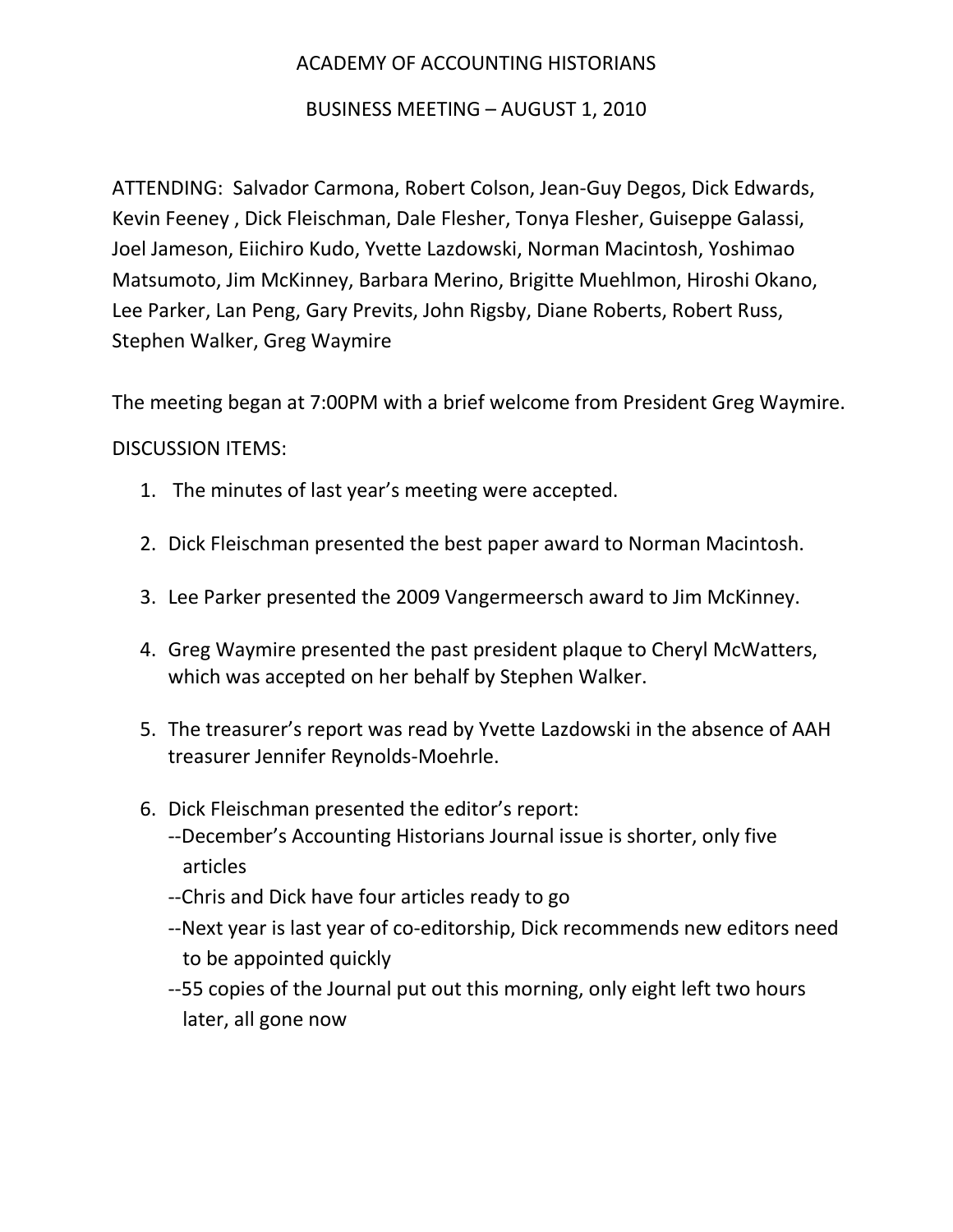- 7. Online website:
	- --Two people had problems renewing their memberships
	- --Most renewed directly by mail, but a handful were able to renew online
	- --Membership was asked to contact Tiffany Welch at t*iw5@case.edu* if they have any problems trying to renew their membership online
- 8. Ohio State Conference:
	- --Yvette read Stephanie Moussalli's note on the book auction and passed out the conference announcement notices
	- --Conference announcements were distributed on AAA brochure table
- 9. 2011 Conference:
	- --Jim McKinney is organizing this conference to be held on June 2-4, 2011 at University of Maryland
	- --Theme is the 125<sup>th</sup> anniversary of AICPA in 2012
- 10. Strategic Initiative Discussion:
	- --Report was sent out to membership a while back asking for comments
	- --Membership reaction was requested at meeting (see below)
	- --Suggested that comments be sent to Greg or Tiffany via e-mail
	- --Surveys will be sent out to collect more feedback
	- --Greg wants younger people to be made aware of the Academy

The membership proceeded to make candid comments regarding the strategic future of the Academy. Following are excerpted anonymous comments made during the friendly discussion:

- A minimum number of members are needed to become a section of the AAA—perhaps 100, but 400 are needed to maintain a section.
- But other AAA sections are small, such as the Diversity and 2-year College sections, however the AAA is not waiting for the AAH to join.
- AAH has a long tradition with roots in US and distinguished scholars, but equally distinguished academies exist in France, Germany, Italy, etc. It is in the best interest to develop an international academy that would be a strong force worldwide. American history is only from about 1800 or so, with 3,000 years of worldwide history.
- Building a membership with AAA affiliation is not as simple as showing up at AAA, and would need to be fostered over time.